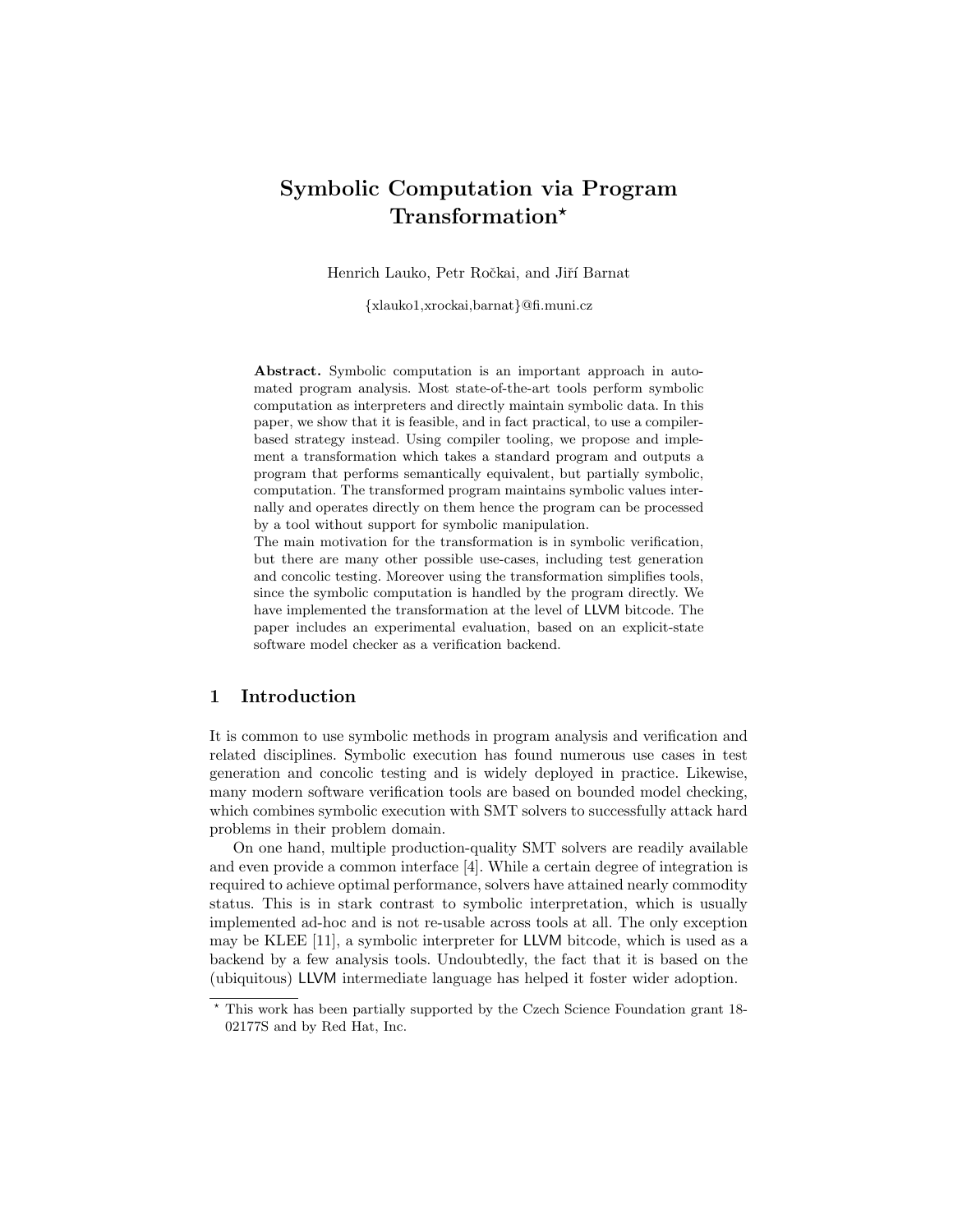Arguably, interpreters (virtual machines) for controlled program execution, as required by dynamical analysis tools, are already complex enough, without involving symbolic computation. To faithfully interpret real-world programs, many features are required, including an efficient memory representation, support for threads, exceptions and a mechanism to deal with system calls. Complexity is, however, undesirable in any system and even more so in verification tools.

For these reasons, we propose to lift symbolic computation into a separate, self-contained module with minimal interfaces to the rest of the verification or analysis system (see Figure 1). The best way to achieve this is to make it compilation-based, that is, provide a transformation that turns ordinary (explicit) programs into symbolic programs automatically. The transformed program only uses explicit operations, but it uses them to manipulate symbolic expressions and as a result can be executed using off-the-shelf components.



Fig. 1. Comparison of interpretation-based and compilation-based symbolic methods in the context of LLVM model checking. VM stands for 'virtual machine', while MC stands for 'model checker'. The hatched boxes represent components that work with symbolic data. In the compilation-based method, symbolic operations are instrumented into the bitcode, and their implementation is provided in the form of a library. The virtual machine does not need to know about symbolic values at all. The model checker, however, extracts symbolic data and a path condition from the executed program.

The expected result is that the proposed transformation can be combined with an existing solver and a standard explicit interpreter of **LLVM** bitcode. Depending on how one combines those ingredients, they will obtain different analysis tools. As an example, in Section 5.3, we use the transformation, an existing explicit-state model checker DIVINE and an SMT solver STP [16] to build a simple control-explicit, data-symbolic (CEDS) [5] model checker. Building a tool which implements symbolic execution would be even simpler.<sup>1</sup>

<sup>&</sup>lt;sup>1</sup> In fact, a control-explicit, data-symbolic model checker already contains a subroutine (in our case about 200 lines) which effectively implements a symbolic executor.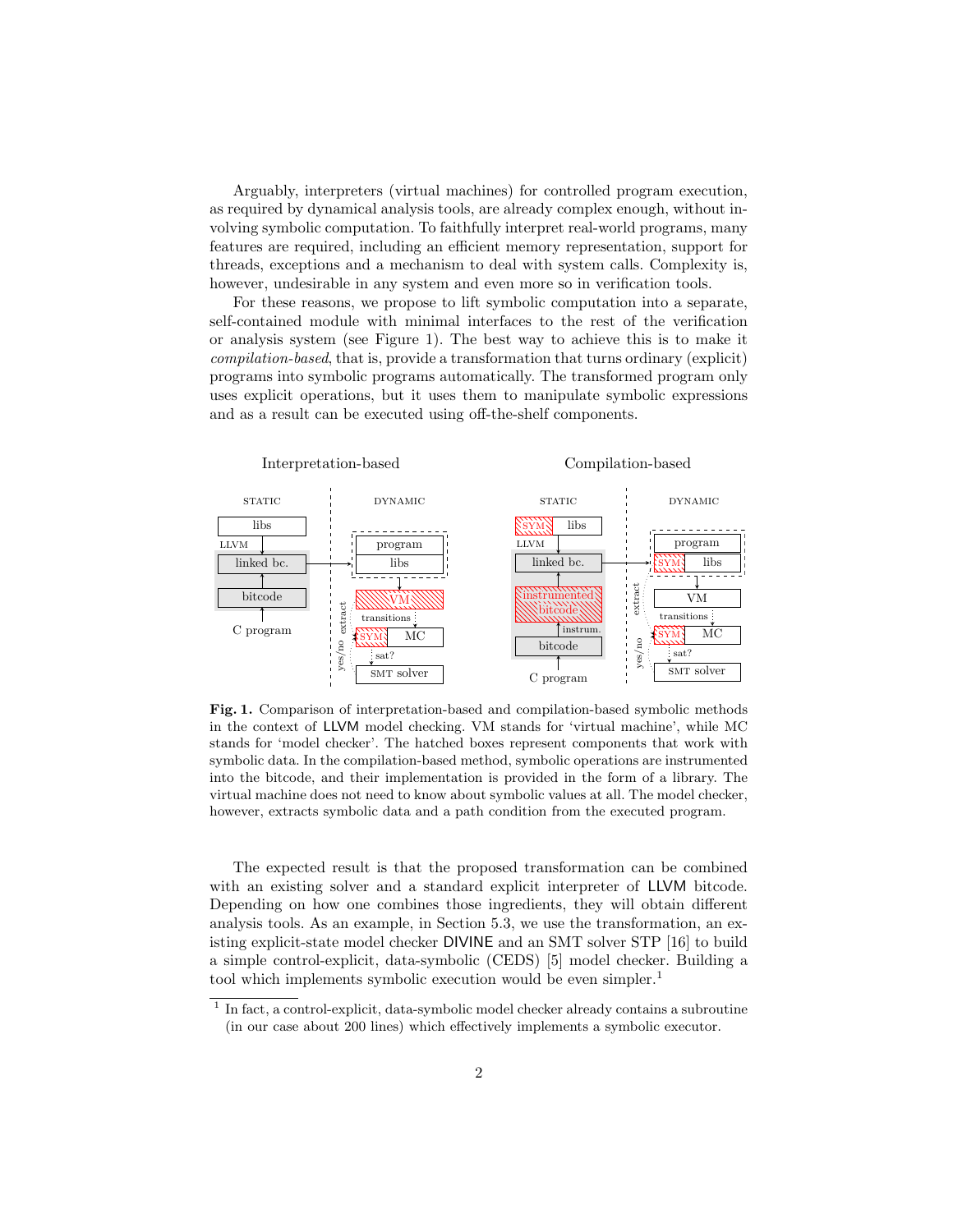### 1.1 Goals

Our primary goal is to design a self-contained program transformation that can be used in conjunction with other components to piece together symbolic analysis and verification tools. We would like the transformation to exhibit the following properties:

- 1. allow mixing of explicit and symbolic computation in a single program,
- 2. expose a small interface to the rest of the system, and finally
- 3. impose minimal run-time overhead.

The first property is important because it often does not make sense to perform all computation within a program symbolically. For instance, a symbolic execution engine may wish to natively perform library calls requested by the program. Therefore, it ought to be possible to request, from the outset, that a particular value in the program is symbolic or explicit.

It is unfortunately not possible to execute the symbolised program in a context that is completely unaware of symbolic computation. However, the requirements imposed on the execution environment can be minimised and defined clearly (see Section 5.4). Finally, exploring all possible executions given a single input sequence is already expensive and when used in the context of model checking, we would like to incur as small a penalty as possible.

### 1.2 Contribution

The idea that various tasks can be shifted between compile time and run time is as old as higher-level programming languages. In the context of verification, there is a large variety of approaches that put different tasks at different points between these two extremes. Symbolic computation is traditionally found near the interpretation end of the spectrum.

Our contribution is to challenge this conventional wisdom and show that this technique can be shifted much farther towards the compilation end. Further, by treating symbolic computation as an abstract domain, we pave the way for other abstract domains to be approached in this manner. Finally, all relevant source code and benchmark data is freely available online.<sup>2</sup>

# 2 Related Work

Program verification techniques based on symbolic execution [19], symbolic program code analysis [1] and symbolic approach to model checking [22] have been the subject of extensive research.

As for symbolic execution, the approach most closely related to ours is represented by the KLEE symbolic execution engine [11] that performs symbolic

 $^2$  https://divine.fi.muni.cz/2018/sym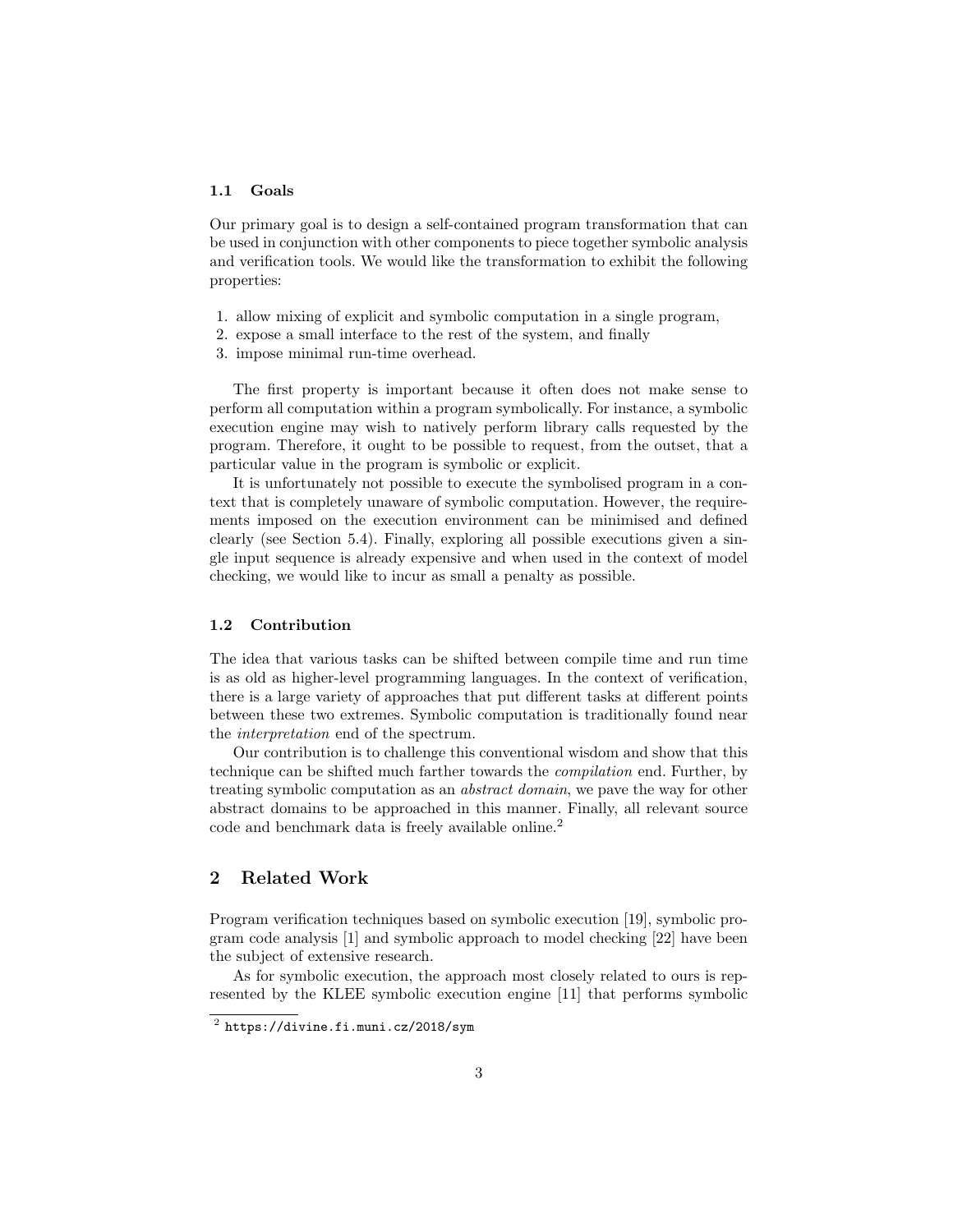execution on top of LLVM IR [21]. Besides standalone usage as a symbolic executor, KLEE has become also a back-end tool for other types of analyses and for verification. For example, the tool Symbiotic [13] combines code instrumentation and slicing with KLEE to detect errors in C programs.

Besides symbolic execution, other forms of abstract interpretation, like predicate abstraction, is often used in code analysis. The most successful approaches are based either on counterexample-guided abstraction refinement (CEGAR) [14] or lazy abstraction with interpolants [3], which are implemented in tools such as BLAST [9] and CPAchecker [7]. There are numerous research results in this direction, summarised in e.g. [8, 27, 28].

A verification algorithm that goes beyond static program code analysis and combines predicate abstraction with concrete execution and dynamic analysis has been also introduced [15]. This approach can successfully verify programs that feature unbounded loops and recursion, unlike standard symbolic execution.

Using instrumentation (as opposed to interpretation) for symbolic verification was proposed a few times, but the only extant implementation that works with realistic programs is derived from the CUTE [26] family of concolic testing systems, i.e. the tools CREST [10] and jCUTE [25]. In particular, CREST uses the CIL toolkit<sup>3</sup> to insert additional calls into the program to perform the symbolic part of concolic execution. The approach as described in [26] is limited to symbolic computation, unlike the present paper, which works with arbitrary abstract domains.

A related, process was proposed by Khurshid et al. [18]: in this case, handannotated code was processed by Java PathFinder [17], an explicit state model checker. Our approach, in contrast, is fully automatic and more general.

Finally, besides symbolic code analysis and symbolic execution, there are approaches that perform symbolic model checking as such. The key differentiating aspect of symbolic model checking is the ability to decide equality of symbolically represented states. This is important in particular for verification of parallel and reactive programs where the state space contains diamonds or loops, respectively. The tool SymDIVINE [23] is focused on bit-precise symbolic model checking of parallel C and C++ programs. It extends standard explicit state space exploration with SMT machinery to handle non-deterministic data values. As such, SymDIVINE is halfway between a symbolic executor and an explicit-state model checker. Unlike the solution presented in this paper, SymDIVINE does not separate the symbolic interpreter from the core of the model checker. In general, symbolic model checking is more often used with synchronous systems, for example [12].

<sup>3</sup> CIL is short for C Intermediate Language [24], and is a simplified subset of the C language. The toolkit can automatically translate standard C into the intermediate (CIL) form. The CIL form can be optionally brought into the form of three-address code and this feature is used in CREST.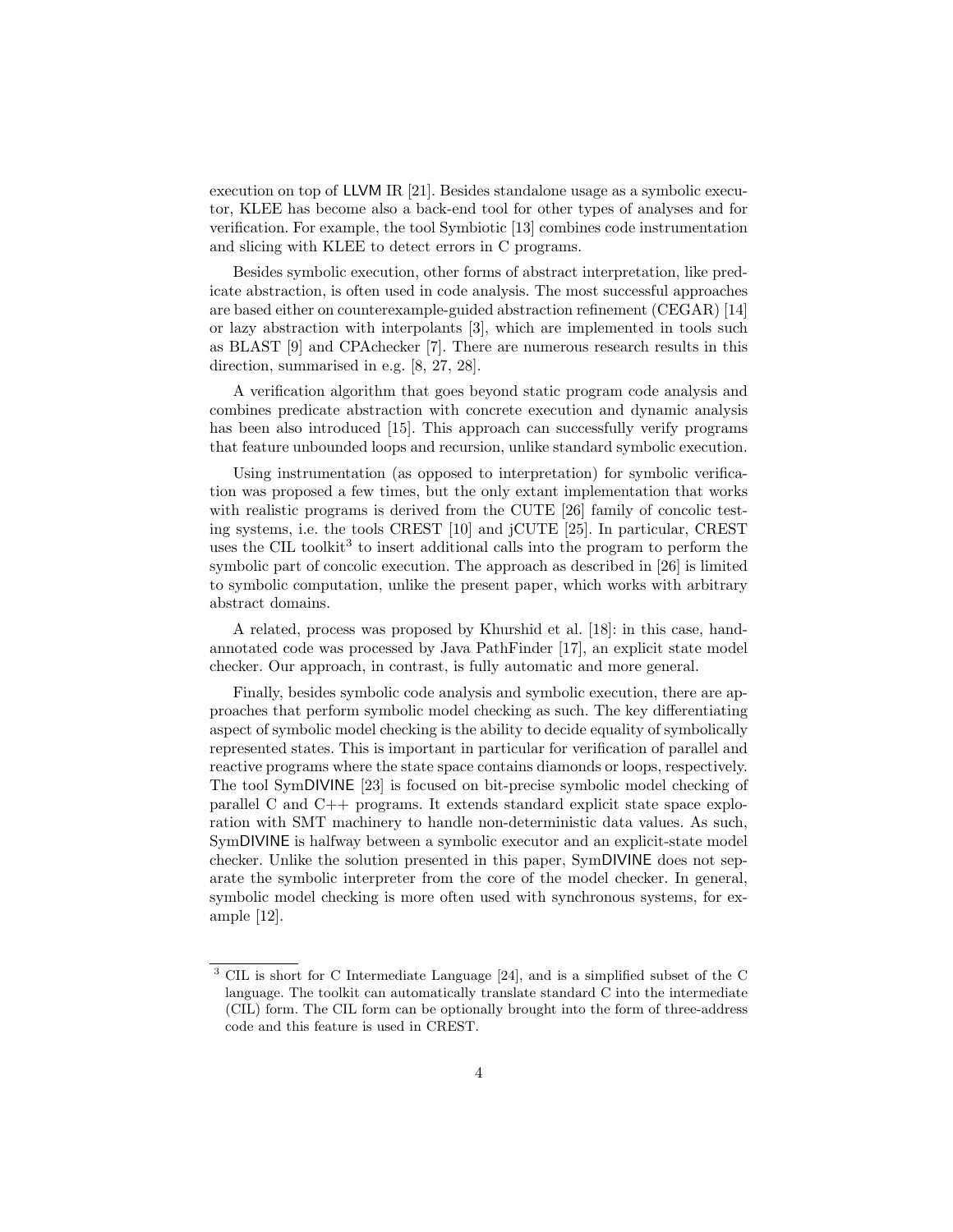# 3 Abstraction as a Transformation

While in the present work, our main goal is to transform a concrete program into one that performs symbolic computation, it is expedient to formulate the problem more generally. We will think in terms of an abstraction, in the sense of abstract interpretation, which has two main components: it affects how program states are represented and it affects the computation of transitions between those states. There are two levels on which the abstraction operates:

- 1. the static level, concerning syntactic constructs and the type system
- 2. dynamic, or semantic, which concerns actual execution and values

In the rest of this section, we will define syntactic abstraction (which covers the static aspects) as means of encoding abstract semantics into a concrete program. While it is convenient to think of the transformed program in terms of abstract values and abstract operations, it is also important to keep in mind that at a lower level, each abstract value is concretely represented (encoded). Likewise, abstract operations (instructions) are realised as sequences of concrete instructions which operate on the concrete representation of abstract values (see Figure 4, left). Those considerations are at the core of the second, dynamic, aspect of abstraction. Reflecting this structure, the program transformation therefore proceeds in two steps:

- 1. the input program is (syntactically) abstracted
	- concrete values are replaced with abstract values
	- concrete instructions are replaced with abstract instructions
- 2. abstract instructions are replaced by their concrete realisation

The remainder of this section is organised as follows: in Section 3.1, we describe the expected concrete semantics of the input program. Section 3.2 then introduces syntactic abstraction, Section 3.3 deals with representation and typing of values in the abstracted program, Section 3.6 goes on to describe the treatment of instructions. Section 3.7 briefly discusses interactions of multiple domains within a program and finally Section 3.8 gives an overview of relational abstract domains.

### 3.1 States and Transitions

We are interested in general programs, e.g. those written in the C programming language. Abstraction is often described in terms of states and transitions. In case of C programs, a state is described by the content of memory (including registers). Transitions describe how a state changes during computation performed by a given program. In this paper, we will use small-step semantics, partly because the prototype implementation is based on LLVM, <sup>4</sup> and in part because it is a natural choice for describing parallel programs.

<sup>4</sup> Programs in LLVM are in a partial SSA form, a special case of three-address code [2]. Three-address code is essentially small-step semantics in an executable form.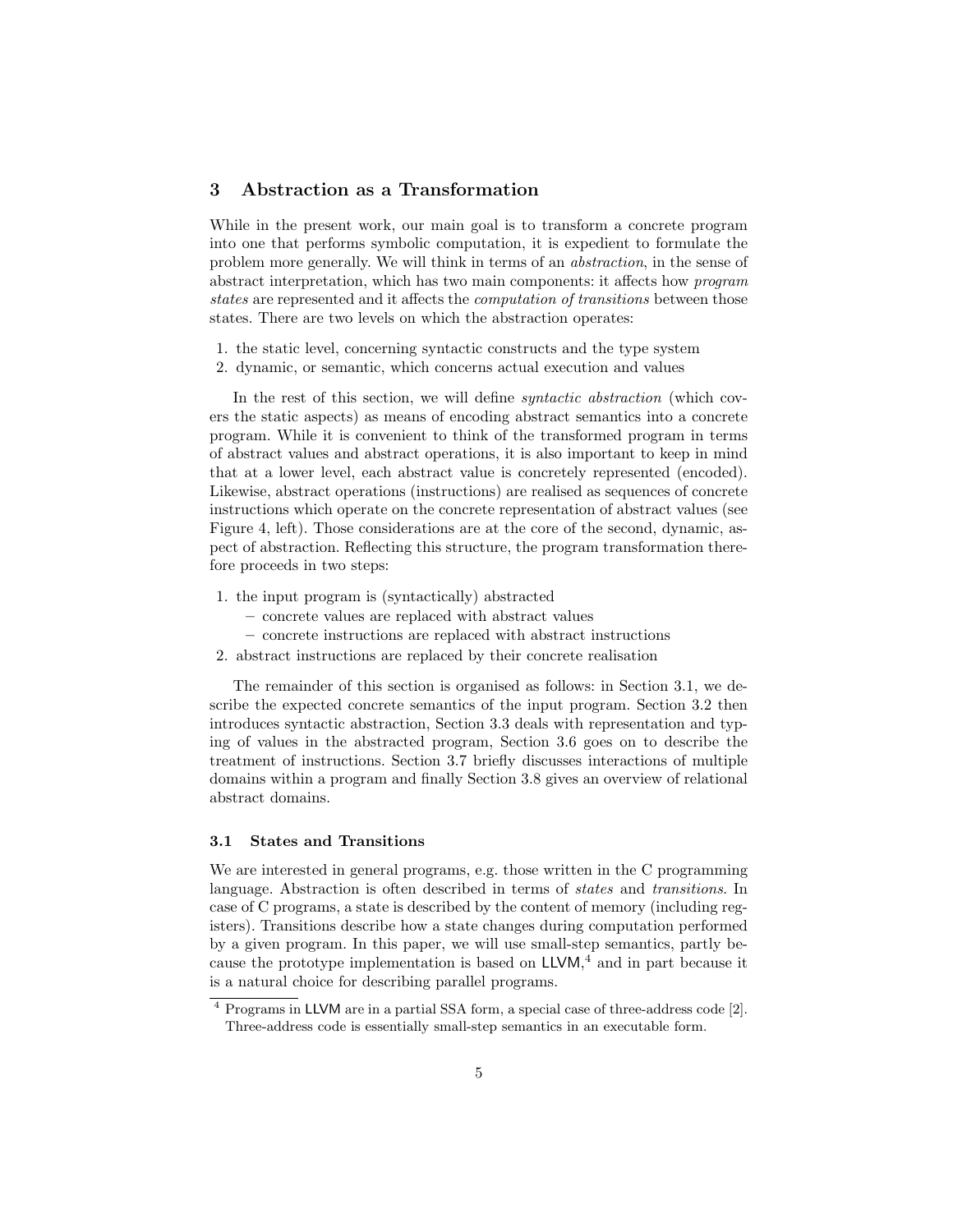In this description, the transitions between program states are given by the effect of individual instructions on program state. Which instruction is executed and which part of the program state it affects is governed by the source state. Our discussion of abstract transitions will therefore focus on the effects of instructions: as an example, the add instruction obtains two values of a specified bit width from some locations in the program state, computes their sum and stores the result to a third location.

#### 3.2 Syntactic Abstraction

The input program is given as a collection of functions, each consisting of a control flow graph where nodes are basic blocks – each a sequence of non-branching instructions. Memory access is always explicit: there are instructions for reading and writing memory, but memory is never directly copied, or directly used in computation. While this further restricts the semantics of the input program, it is not at the expense of generality: programs can be easily put in this form, often using commodity tools.

With these considerations in mind, the goal of what we will call *syntactic* abstraction is to replace some of the concrete instructions with their abstract counterparts. The general idea is illustrated in Figure 2.

| $x : int \leftarrow input()$        | $x : a int \leftarrow lift(*)$                       |
|-------------------------------------|------------------------------------------------------|
| $y$ : int $\leftarrow$ factorial(7) | $y : int \leftarrow factorial(7)$                    |
| $z : int \leftarrow add(x, y)$      | $z : a_{\text{int}} \leftarrow a_{\text{add}}(x, y)$ |
| b : bool $\leftarrow$ leq(y, z)     | b : a bool $\leftarrow$ a leq(y, z)                  |
| assert(b)                           | assert(b)                                            |
|                                     |                                                      |

 $\mathbf{I}$ 

Fig. 2. An example of syntactic abstraction. In this example, a int and a bool represent abstract types (see also Section 3.3). We create the abstract value x with a lift(\*) operation to represent an arbitrary value of type int (see Section 3.4). Also, notice that the concrete computation of factorial(7) remains intact.

Apart from a few special cases, an abstract instruction takes abstract values as its inputs and produces an abstract value as its result. The specific meaning of those abstract instructions and abstract values then defines the semantic abstraction. The result of syntactic abstraction being performed on the program is, therefore, that the modified program now performs abstract computation. In other words, the transformed program directly operates on abstract states and the effect of the program on abstract states defines the abstract transition system.

We posit that syntactic abstraction, as explained in following sections, will automatically lead to a good semantic abstraction  $-$  i.e. one that fits the standard definition: a set of concrete states can be mapped to an abstract state, an abstract state can be realised as a set of concrete states and those operations are compatible in the usual sense.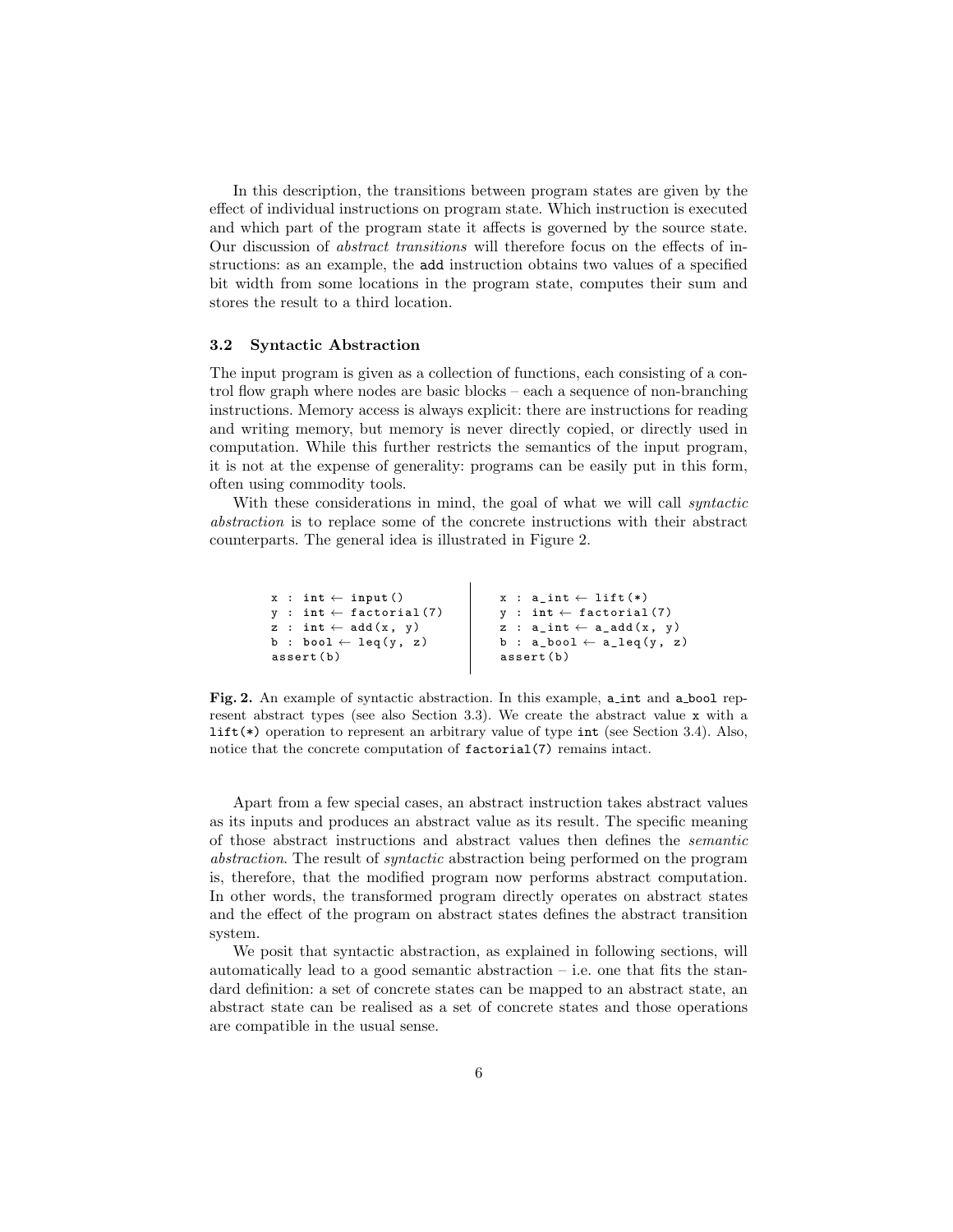### 3.3 Abstract Values and Static Types

A distinguishing feature of the syntactic approach to abstraction is that it admits a static type system. In other words, the variables in the program can be assigned consistent types which respect the boundary between abstract and concrete values. While a type system is a useful consistency check, its main importance lies in facilitating a description of how syntactic abstraction operates.<sup>5</sup>

We start by assuming existence of a set of concrete scalar types, S, and of concrete pointer types. We define a map  $\Gamma$  that builds up all relevant types from the set of scalar types. The set of all types  $\Gamma(T)$  derived from a set of scalars T is defined inductively as follows:

1.  $T \subseteq \Gamma(T)$ , that is, each scalar type is included in  $\Gamma(T)$ 

- 2. if  $t_1, ..., t_n \in \Gamma(T)$  then also the product type  $(t_1, ..., t_n) \in \Gamma(T)$ ,  $n \in \mathbb{N}$
- 3. if  $t_1, ..., t_n \in \Gamma(T)$  then also the disjoint union  $t_1|t_2|...|t_n \in \Gamma(T)$ ,  $n \in \mathbb{N}$
- 4. if  $t \in \Gamma(T)$  then  $t * \in \Gamma(T)$  ( $t *$  denotes a pointer type)

In other words, the set  $\Gamma(S)$  describes finite (non-recursive) algebraic types over the set of concrete scalars and pointers.

A fundamental building block of the syntactic abstraction is a bijective map  $\alpha_i$ , defined for each abstract domain separately,<sup>6</sup> from the set of concrete scalar types S to the set of abstract scalar types  $A_i = \alpha_i(S)$  (we let A be the union of all the  $A_i$ :  $A = A_1 \cup A_2 \cup ...$ ). Each value which exists in the abstracted program then belongs to a type in  $\Gamma(S \cup A)$  – in other words, values are built up from concrete and abstract scalars.

In particular, this means that the abstraction works with mixed types – products and unions with both concrete and abstract fields. Likewise, it is possible to form pointers to both abstract values and to mixed aggregates.

### 3.4 Semantic Abstraction

The maps  $\alpha_i$  and  $\alpha_i^{-1}$  let us move from concrete to abstract scalar types (and back) and are strictly a syntactic construct. The semantic (dynamic) counterpart of  $\alpha_i$  are *lift<sub>i</sub>* and *lower<sub>i</sub>*: these are not maps, but rather abstract operations (instructions). Just as  $\alpha_i$  and  $\alpha_i^{-1}$  translate between concrete and abstract types,  $lif_i$  goes from concrete to abstract values and lower i the other way around. While both the  $\alpha_i$  and lift, and lower, are defined on scalar types S and scalar values respectively, they can be all naturally extended to the set of all types  $\Gamma(S)$  (and their corresponding values).

<sup>5</sup> Additionally, since the SSA portion of the LLVM IR is already statically typed, we can take advantage of this existing type system in the implementation. Nonetheless, the treatment in this section does not depend on LLVM and would be applicable to any dataflow-oriented program representation.

<sup>6</sup> Since multiple abstract domains can co-exist in a single program, we use the lower index i to distinguish them.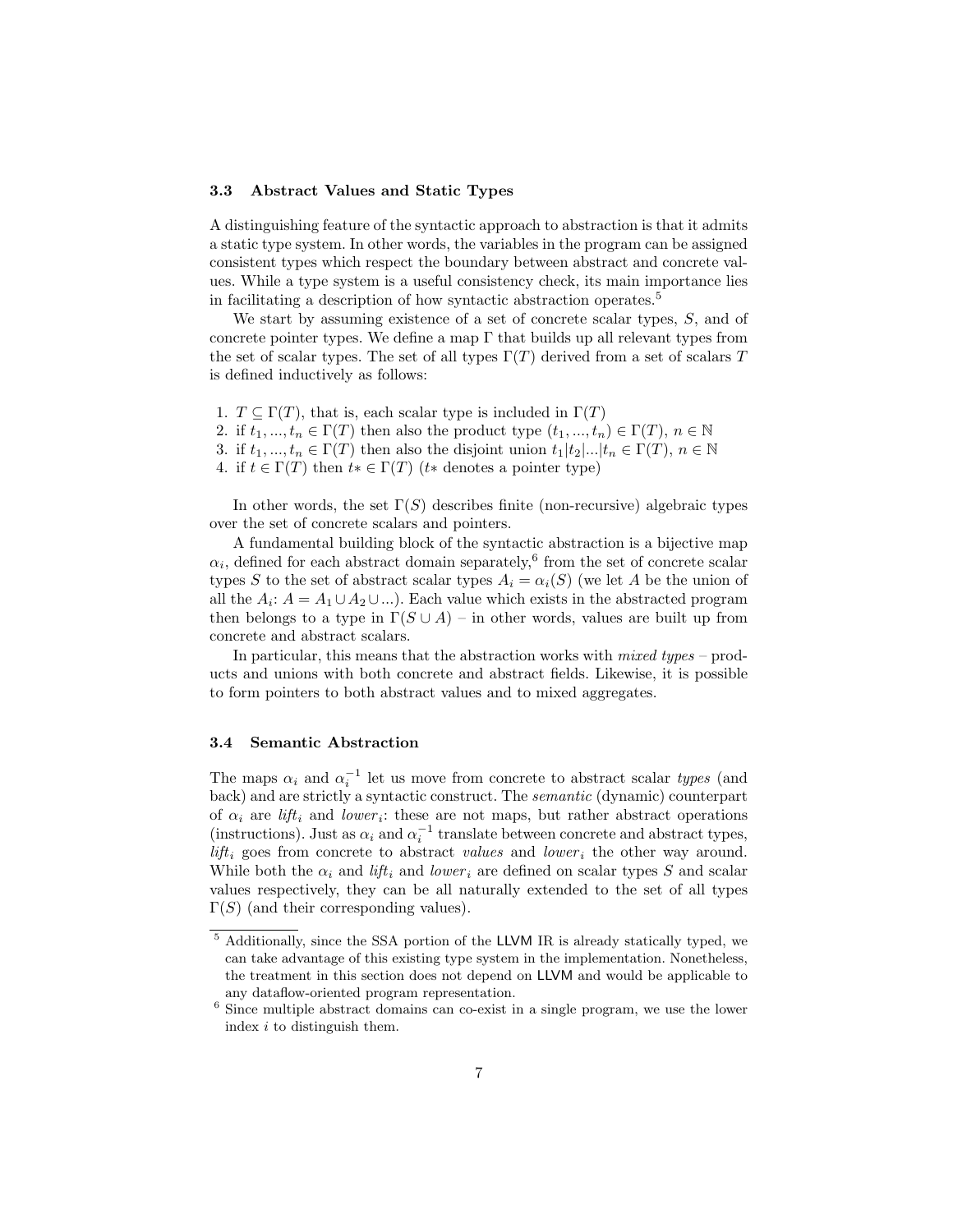#### 3.5 Representation

Besides  $\alpha_i$ , there is another type map, which we will call  $\rho_i$  which maps each abstract scalar type in  $A_i$  to a concrete type in  $\Gamma(S)$ . This is the *representation* map, and describes how abstract values are represented at runtime. This is to emphasise that abstract values are, in the end, encoded using concrete values that belong to particular concrete types. Moreover, in general for  $t \in \Gamma(S)$ ,  $\rho_i(\alpha_i(t)) \neq t$ : the representation is unrelated to the original concrete type. An abstract floating point number may be, for instance, represented by a concrete pointer to a concrete aggregate made of two 32-bit integers.

```
a : pointer \leftarrow \texttt{malloc(4)}y : a_int \leftarrow lift (*)store y \rightarrow a...
z : a<sub>-</sub>int \leftarrow load a
                                               a : pointer \leftarrow \text{malloc}(4)y : term ← sym_lift (*)
                                                freeze y \rightarrow a...
                                                z : term \leftarrow thaw a
```
Fig. 3. Freezing and thawing of values transfers them between abstract representation and their concrete realisation. In this case,  $\rho$  sends a int to term, which realises the term domain described in section Section 4. The freeze and thaw operations allow term to be bigger than the original 4-byte integer type.

While  $lift_i$  and  $lower_i$  are the value-level counterparts of the map  $\alpha_i$ , we need another pair of operations to accompany the representation map  $\rho_i$ . We will call them  $\text{freeze}_i$  and  $\text{thaw}_i$ , and they map between  $t \in A_i$  and  $\rho_i(t) \in \Gamma(S)$ . The idea is that memory manipulation (and manipulation of any concrete aggregates) is done entirely in terms of the representation types (using frozen values), but abstraction operations on scalar values are defined in terms of the abstract type (i.e. thawed values). The use of freezing and thawing is illustrated in Figure 3.

One challenge in the implementation of  $\text{freeze}_{i}$  and  $\text{thaw}_{i}$  is that the memory layout of a program should not change<sup>7</sup> as a side-effect of the transformation. This means that for many abstract domains, the freeze operation must be able to store additional data associated with a given address, and thaw must be able to obtain this data efficiently. While this is an implementation issue, it is an important part of the interface between the transformed program and the underlying execution or verification platform. However, since the program is

<sup>7</sup> The exact layout of data (structures, arrays, dynamic memory) is normally the responsibility of the program itself, more so in the case of intermediate or low-level languages. For this reason, it is often the case that the program will make various assumptions about relationships among addresses within the same memory object. It is impractical, if not impossible, to automatically adapt the program to a different data layout, e.g. in case the size of a scalar value would change due to abstraction.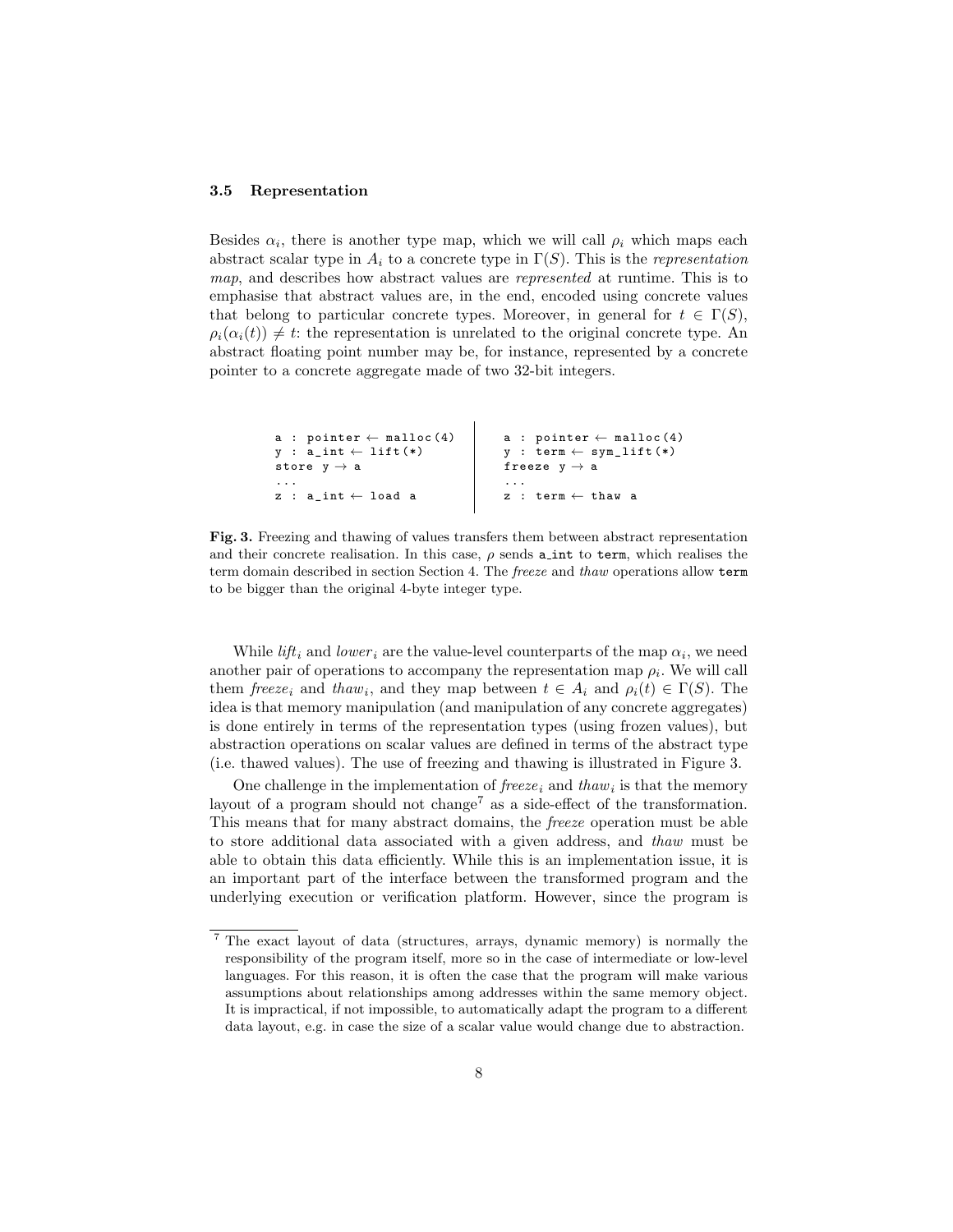transformed as a whole, there is no need to explicitly track this additional data at runtime.<sup>8</sup>

An additional role of the  $\frac{\text{freeze}}{\text{than}}$  pair is to maintain dynamic type information at runtime. While it is easy to assign static types to instruction operands and results, this is not true for memory locations: different parts of the program can load values of different static types from the same memory address. For this reason, the type system which governs memory use must be dynamic and allow dispatch on the actual (runtime) type of the value stored at a given memory location.

### 3.6 Abstract Instructions

As indicated at the start of this section, it is advantageous to formulate the transformation in two phases, using intermediate abstract instructions. Abstract instructions take abstract values as operands and give back abstract values as their results. It is, however, of crucial importance that each abstract instruction can be realised as a suitable sequence of concrete instructions. This is what makes it possible to eventually obtain an abstract program that does not actually contain any abstract instructions and execute it using standard (concrete, explicit) methods.

In the first (abstraction) phase, concrete instructions are replaced with their abstract versions: instruction inst with a type  $(t_1, ..., t_n) \rightarrow t_r$  is replaced with a inst of type  $(\alpha(t_1), ..., \alpha(t_n)) \rightarrow \alpha(t_r)$ . Additionally, *lift*, *lower*, *freeze* and *thaw* are inserted as required.<sup>9</sup> The implementation is free to decide which instructions to abstract and where to insert value lifting and lowering, as long as it obeys typing constraints. The specific approach we have taken is discussed in Section 3.7 and the implementation aspects are described in Section 5.2.

After the first phase is finished, the program may be further manipulated in its abstract form before continuing the second phase of the abstraction. This gives a practical, implementation-driven reason for performing the abstraction transformation in two steps, in addition to the conceptual clarity it provides.

In the second step, all abstract operations, including *lift* and *lower*, are realised using concrete subroutines. The realisation (implementation) of a inst is of the type  $(\rho(\alpha(t_1)), ..., \rho(\alpha(t_n))) \rightarrow \rho(\alpha(t_r))),$  clearly obviating the need for thawing and re-freezing the value.

### 3.7 Abstract Domains

Necessarily, in an abstracted program, the values it manipulates will come from at least two different domains: the concrete domain and the chosen abstract do-

<sup>8</sup> The only way a value can be copied from one memory address to another is via a load instruction followed by a store, both of which are instrumented and as such also transfer the supplementary data.

<sup>&</sup>lt;sup>9</sup> For instance, concrete operands to abstract operations are lifted, arguments to necessarily concrete functions (e.g. real system calls) are lowered. Memory stores are replaced with freeze and loads with thaw.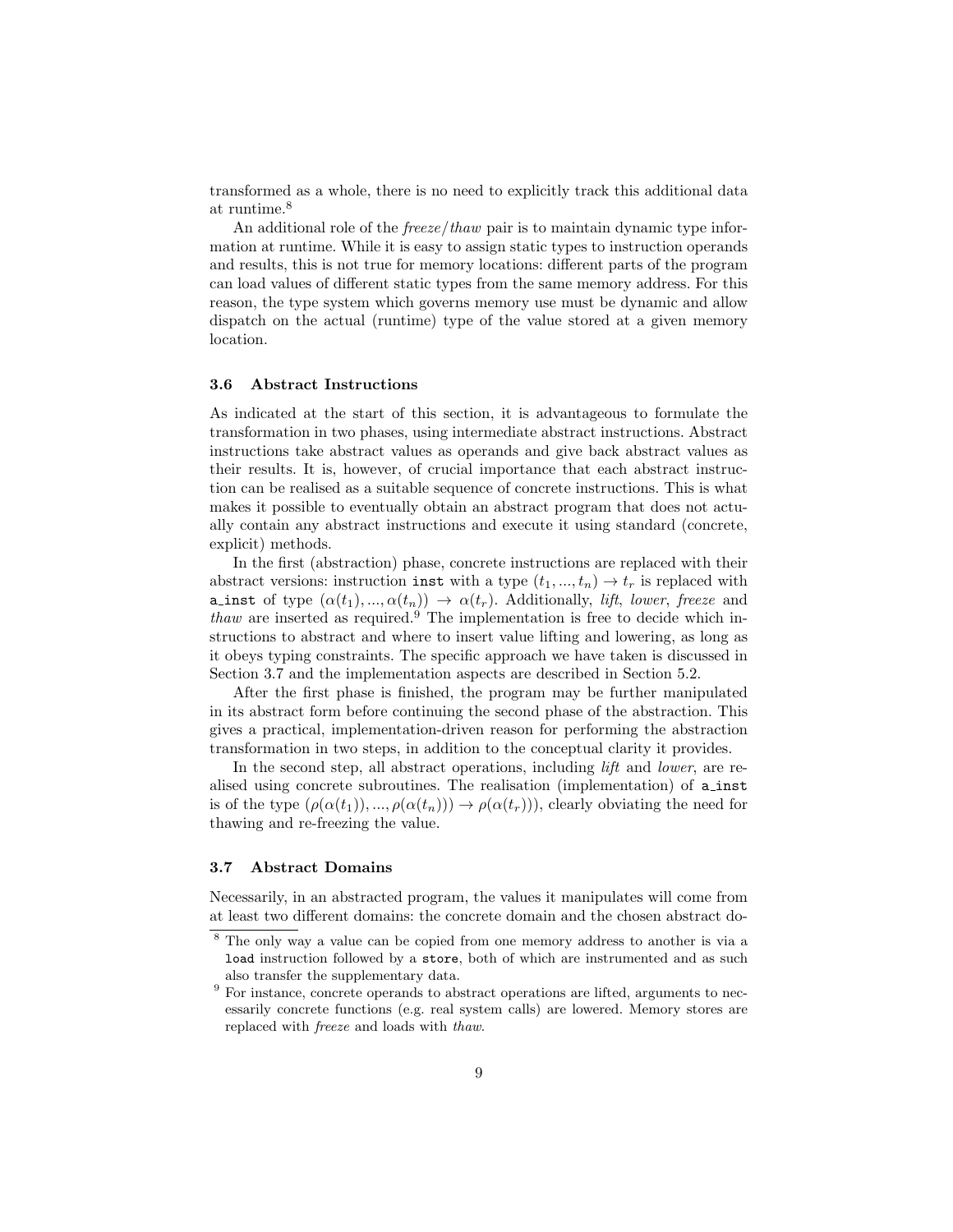main, in line with the first requirement laid out in Section 1.1. This is because it is usually impractical to abstract all values that appear in the program. Additional abstract domains, therefore, do not pose any new conceptual problems.

For the sake of simplicity, we only consider instructions where all operands come from the same domain (this holds for both the concrete and for abstract domains). Moreover, the only instructions where the domain of the result does not agree with the domain of the operands are cross-domain conversion operations, which take care of transitioning values from one domain to another. The two most important instances of those operations are  $\textit{lift}$  and  $\textit{lower}^{10}$  introduced in Section 3.3.

| enum parity                      | lifter_add(x: ?, $y:$ ?)                       |
|----------------------------------|------------------------------------------------|
| even, odd, undef                 | if x is int $\land$ y is int                   |
| parity_add(a: parity, b: parity) | return $add(x, y)$                             |
| if a is undef $\vee$ b is undef  | if x is int                                    |
| return undef                     | $x : a_{\text{int}} \leftarrow \text{lift}(x)$ |
| if a is even: return b           | else $#$ $y$ is int                            |
| if b is even: return a           | $y : a_{\text{int}} \leftarrow \text{lift}(y)$ |
| return even # odd + odd          | return $a$ add $(x, y)$                        |

 $\overline{1}$ 

Fig. 4. Left: Domain implementation can be provided in a high-level language ( e.g.  $C++$ ) and needs to provide a representation of abstract scalar values and operations on them. An abstract value (of type parity) can be even, odd or in a superposition of those (undef – unknown). The term domain described in Section 4 is constructed analogously. Right: A lifter ensures that both arguments to an operation are in the same domain.

Even though cross-domain conversions are necessary in the program, it is a major task of the proposed transformation to minimise their number. A natural approach that would minimise unwanted domain transitions is to propagate abstract domains along the data flow of the program. That is, if an abstract instruction  $i$  is already in the program and its result  $a$  is also used as an operand elsewhere, we prefer to lift all the users of a into the abstract domain of  $i$  (cf. Figure 4, right), instead of lowering  $\alpha$  into a set of concrete values. This simple technique, which we call value propagation, forms the core of our entire approach (see also Figure 2). It is worth noting that this is particularly simple to do for programs in (partial) SSA form<sup>11</sup>, although the variables which are not part of

 $10$  The names *lift* and *lower* allude to the relationship of the abstract and the concrete domain. In applications with multiple abstract domains, it may be expedient to include additional instructions that convert directly from one abstract domain to another, although in theory it is always possible to go through the concrete domain.

 $11$  Again, this is true of LLVM bitcode – it is already in a partial SSA form. This simplifies our prototype implementation somewhat.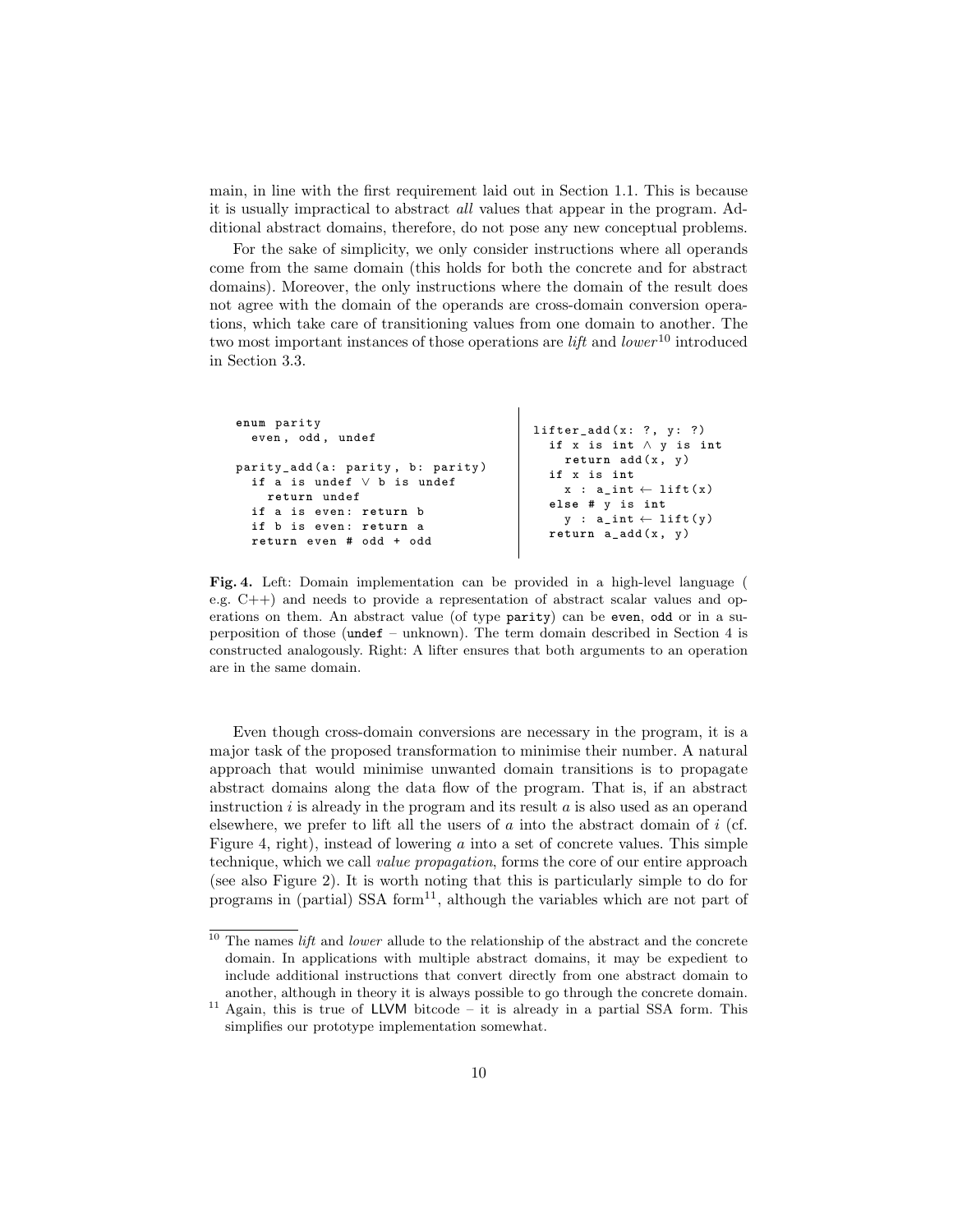SSA are still somewhat challenging. Those are covered by the freeze and thaw operations, which are discussed in more detail in Section 5.1.

Given the above, a logical starting point is to pick an initial set of instructions that we wish to lift into an abstract domain. Those could be explicit *lift* instructions placed in the program by hand, they could be picked by static analysis, or could be the result of abstraction refinement. The abstract program can be then obtained by applying value propagation to this initial set of abstract instructions.

### 3.8 Constraints and Relational Domains

The last important aspect of abstraction is its effect on control flow of the program. It is often the case that control flow depends on specific values of variables via conditional branching. The condition on the branch is typically a predicate on some value, or a relationship among multiple values that appear in the program. If the involved values are, in fact, abstract values, it is quite possible that both results of the predicate or comparison are admissible and that the conditional branch can therefore go both ways. The way we deal with this in the transformation is that the program makes a nondeterministic choice on the direction of the branch. How this nondeterministic choice is implemented is again deferred to the execution environment. In any case, the choice of direction provides additional information – constraints – on the possible values of variables (cf. Figure 6).

We encode those constraints into *assume* instructions: given an abstract value and the constraint, assume computes the constrained value. Additionally, depending on the abstract domain, it may be desirable to constrain values other than those directly involved in the comparison. Alternatively, relational domains may be able to encode constraint information themselves: this is in particular the case in the term domain which realises symbolic computation. Therefore, for the purposes of the present paper, simply inserting a single assume instruction on each outgoing edge of the conditional is sufficient.

#### 3.9 Summary

In the above, we have set up abstraction in such a way that it fits into a transformation-based approach. In particular, we have separated syntactic and semantic abstraction and shown how the former induces the latter. The proposed syntactic abstraction captures how the program is changed, while semantic abstraction captures the dynamic (execution) aspects of abstract interpretation.

# 4 Symbolic Computation

Now that we have described how to perform program abstraction as a transformation, the remaining task is to re-cast symbolic computation as an abstract domain. Fortunately, this is not very hard: the abstract values in the domain are terms, while the abstract instructions simply construct corresponding terms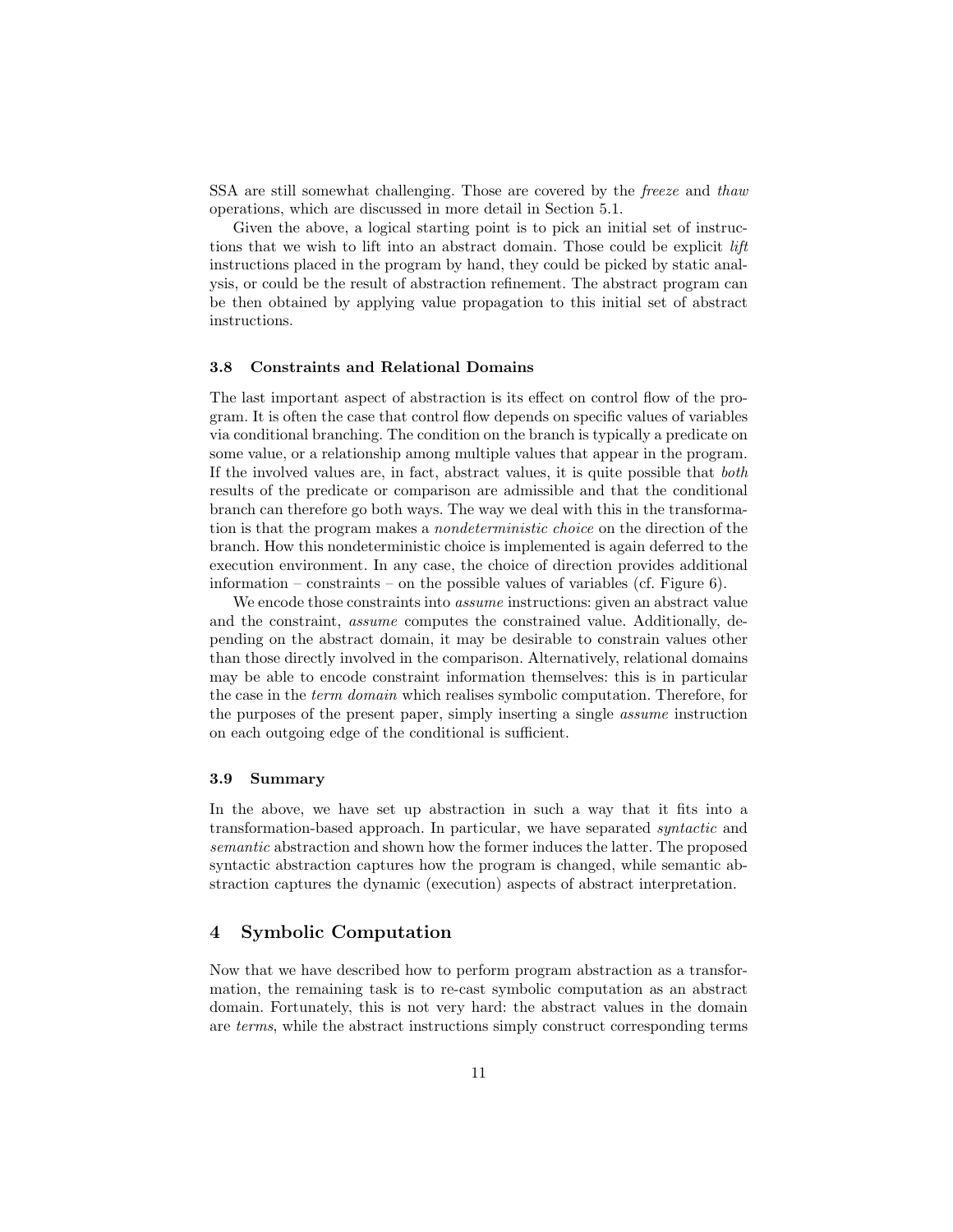from their operands. In other words, symbolic computation is realised by a free algebra (that is, the term algebra). The input values of the program correspond to nullary symbols – in practice, a unique nullary symbol is created each time the program obtains a value from its input. All the remaining values are built up as terms of bit-vector operations and constants. We will refer to the abstract domain thus formed as the term domain.

It is not hard to see that a program transformed this way will simply perform part of its computation symbolically in the usual sense. Additionally, as the computation progresses, assume instructions impose a collection of constraints on the nullary symbols of the abstract algebra (i.e. the input values). Each constraint takes the form of a term with a relational symbol in the root position. These constraints become part of the abstract state, effectively ensuring that the term domain is fully relational.<sup>12</sup>

It is a requirement of abstract interpretation that it is possible to construct an abstract state from a set of concrete states. In the term domain this can be achieved by assigning, to each memory location that differs in some of the concrete states<sup>13</sup>, a fresh nullary symbol. We then impose constraints that ensure that exactly the input set of concrete states is represented by the resulting abstract state. For instance, if the input set of concrete states differs by the value of a single variable  $a$ , and this variable takes values 1, 2, 3 and 4 in the 4 input states, a suitable constraint would be  $a \geq 1 \wedge a \leq 4$ .

In some cases, it is impossible to construct the requisite constraints using only conjunction and relational operators. To ensure that the term domain forms a lattice (in particular that a least upper bound always exists), it is necessary to allow the constraints to use logical disjunction.

While the above considerations regarding constraints are an important part of the theoretical underpinnings of the approach, it is almost always entirely impractical to shift back and forth between concrete and abstract states. In practice, therefore, the constraints described in this section simply arise through the assume mechanism described in Section 3.8. As such, the constraints that appear in a given state form a path condition. Finally, we note that the least upper bound of abstract states defined above corresponds to path conditions which arise from *path merging* in symbolic execution.

# 5 Implementation

We have implemented the proposed program transformation on top of LLVM, using its  $C++$  API. Both the transformation and all additional code (model checker and solver integration) was done in  $C_{++}$ . The transformation itself is the largest component, totalling 3200 lines of code.

 $12$  An abstract domain is called *relational* when it is capable of preserving information about relationships among various abstract values that appear in the program.

<sup>&</sup>lt;sup>13</sup> In the present paper, we only deal with abstract (symbolic) values. The structure of the program state, that is, the arrangement of the program memory, is taken to be always represented explicitly, i.e., it belongs squarely to the concrete domain.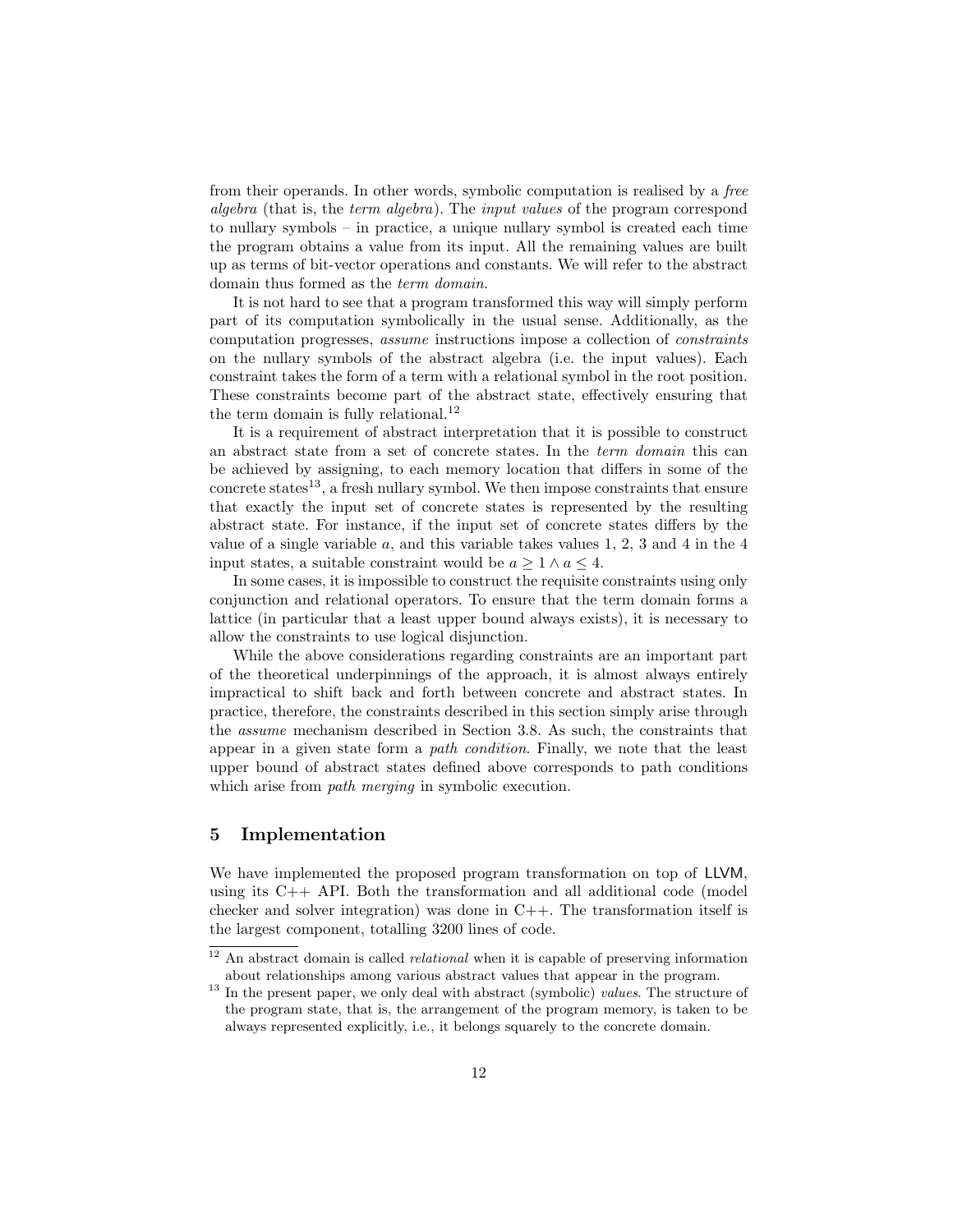#### 5.1 Freeze and Thaw

As mentioned in Section 3.7, our implementation is based on the simple idea of maximum propagation of abstract values along the data flow of the program. While the SSA part of the algorithm is essentially trivial, storing abstract values in program memory is slightly more challenging. The purpose of freeze and thaw is to overcome this issue.

While the dynamic type system that *freeze* and *thaw* provide to the transformed program and the ability to store additional data associated with a given memory address are largely orthogonal at the conceptual level, they are closely related at the level of implementation. This is because in principle, a dynamic type system only requires that additional information is attached to values manipulated by the program, and that this information is correctly propagated. Since apart from memory access, the program is statically typed, it is sufficient to perform dynamic type checks (and dispatch) when a value is thawed, while freeze simply stores the incoming static type.

Implementation-wise, our target platform is a virtual machine with provisions for associating user-defined metadata to arbitrary memory addresses. This makes the implementation of *freeze* and *thaw* simple and efficient. However, in case such a mechanism is not available, it is sufficient to implement an associative map, using addresses as keys, inside the program.

### 5.2 Domains

In real-world programs, there are often variables which do not benefit from abstraction or from symbolic treatment, and are best represented explicitly. For this reason, the toplevel abstract domain that we use is the disjoint union (i.e. the type-level sum) of the concrete domain and the term domain. If we denote the concrete domain with  $C$  and the symbolic (term) domain with  $S$ , the type toplevel type is  $C \sqcup S$ .

Since the freeze and thaw operations maintain dynamic type information in the executing program, it is possible to quickly compute operations for which both operands are concrete (explicit). If both operands are symbolic, a symbolic operation is directly invoked, while in the remaining case – one symbolic and one concrete argument – the concrete argument is lifted into the symbolic (term) domain. The procedure is called a lifter and is automatically synthesized for each abstract operation that appears in the program. An example of a lifter is given in Figure 4 (right).

It is also possible to use the domain  $C \sqcup (C \times S)$ , which corresponds to concolic execution (i.e. it maintains both a concrete and a symbolic value at the same time). This requires the additional provision that assume instructions obtain concrete values that satisfy the symbolic constraints on their abstract counterparts (an SMT solver will typically provide a model in case the assumptions were feasible, which can then be used to reconstruct the requisite concrete values).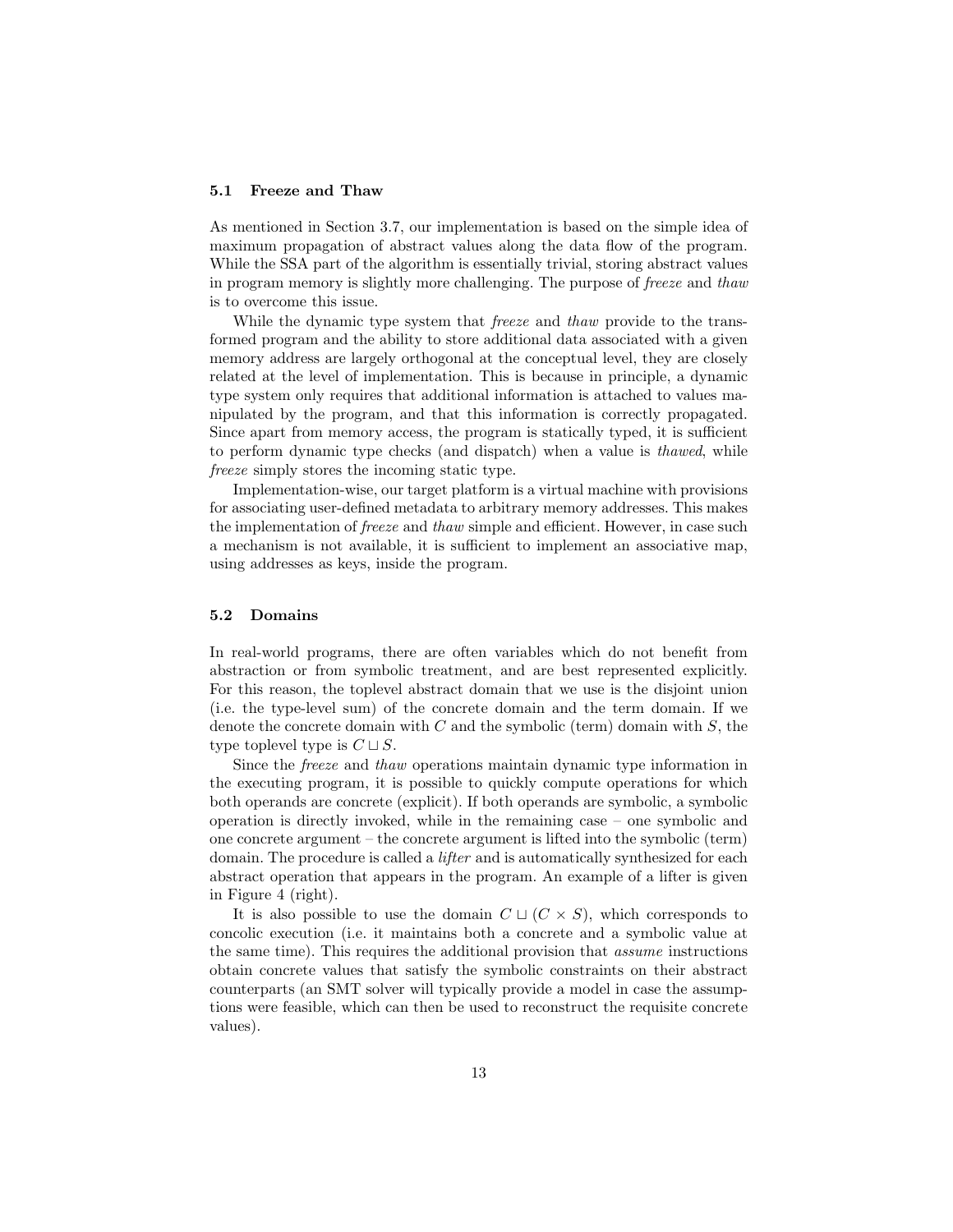

Fig. 5. Example of a formula tree as generated by the term domain. The boxes correspond to abstract variables, while the circles are the concrete representation of terms. Question marks denote unconstrained nullary symbols.



Fig. 6. The program on the left arises from instrumentation of conditional branching, in this case if  $x < 10$ . The formula tree on the right includes constraints arising from the assume instructions. Note that on any given path through the program, only one of the subtrees rooted in  $y_1$  or  $y_2$  can exist.

#### 5.3 Execution & Model Checking

We represent the terms described in Section 4 by a simple tree data structure. The abstract instructions that correspond to operations on values construct a tree representation of the requisite term by joining their operands to a new root node, where only the operation in the root node depends on the specific abstract instruction. The approach is illustrated in Figure 5, 6, 7.

This arrangement makes it easy to extract the terms from program state and convert them to a form appropriate for further processing by the analysis tool. Recall that one of the motivating applications of the proposed approach was symbolic model checking. In this case, the state space is explored by an explicit-state model checker and the extracted terms are converted into SMT queries. To this end, the model checker must be slightly extended and coupled to an SMT solver, since:

- 1. transitions of the program must be checked for feasibility,
- 2. the state equality check must compare terms semantically, not syntactically.

Of course, the hitherto extracted terms must be left out of byte-wise comparison that is performed on the remaining (concrete) parts of program states. In our case, the required changes in the model checker were quite minor, amounting to about 1200 lines of code.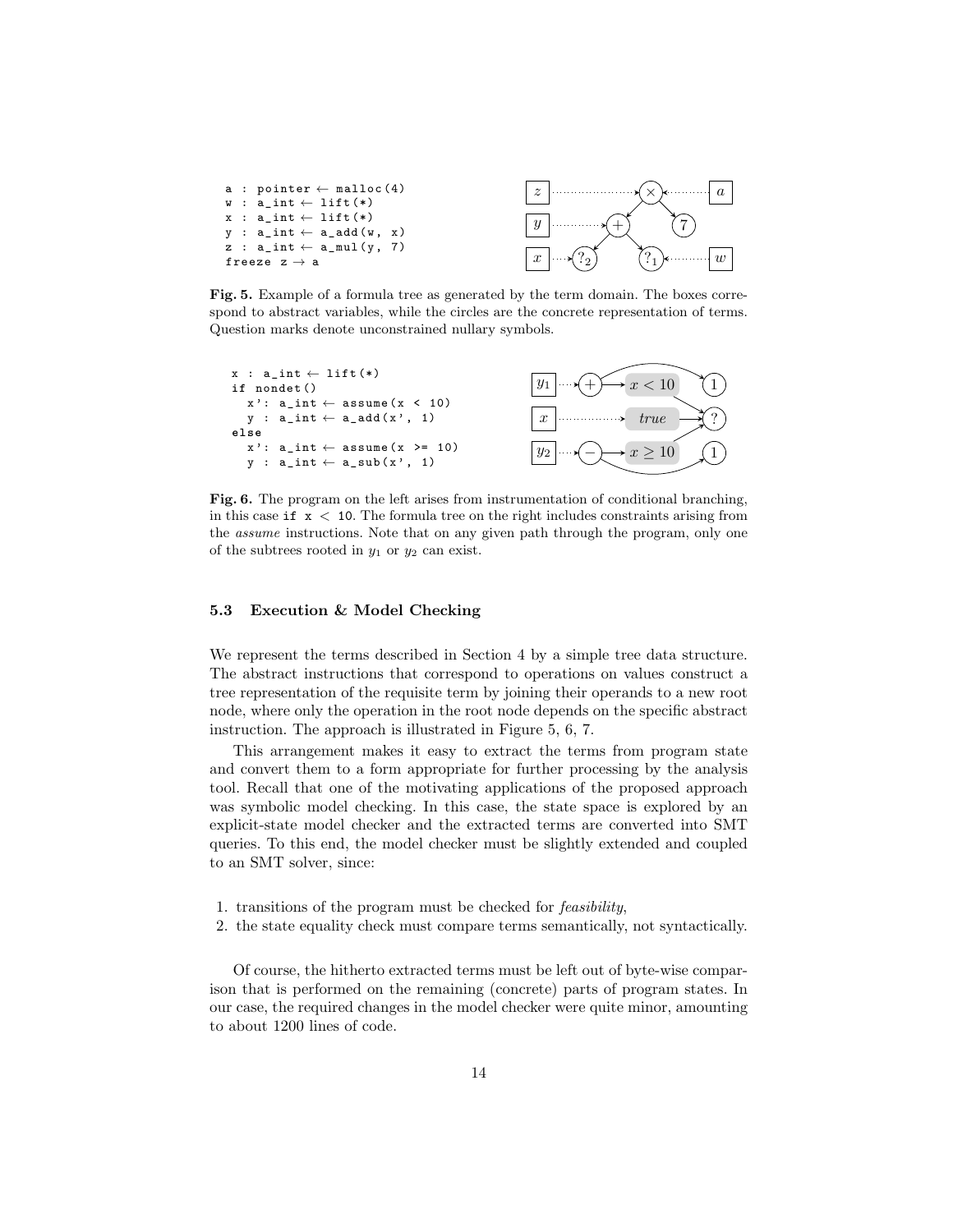

Fig. 7. An example of a formula tree arising from a for loop. Versions of the variable x which exist in different iterations of the loop are distinguished by an index in the picture.

### 5.4 Interfaces

One of the goals of the proposed approach was to minimise interfaces between the abstracted program and the verification or execution environment (recall goal 2 set in Section 1.1). In total, there are four interactions at play:

- 1. non-deterministic choice: under abstraction, conditionals in the program may be undetermined, and both branches may need to be explored; the abstraction uses a non-deterministic choice operator to capture this effect and defers an exploration strategy to the verifier
- 2. freeze and thaw must be provided as an interface for storing abstract values in program memory
- 3. enumeration of enabled (feasible) transitions must take the abstract values into account, if required by the domain(s) used in the program
- 4. state equality (if applicable in the verification approach) must be extended to take the employed abstract domains into account

The latter two points depend on the chosen abstract domains. For the term domains, both interfaces reduce to extracting abstract values (terms) from program state and executing an SMT query.

### 6 Evaluation

First of all, we have checked the performance of the transformation itself. On C programs from the SV-COMP suite, the transformation time was negligible. On more complex C++ programs, it took at most a few seconds, which is still fast compared to subsequent analysis.

As described in Section 5, we have built a simple tool which integrates the proposed transformation with an explicit-state model checker and an SMT solver. The experimental evaluation was done using this prototype integration (denoted 'DIVINE\*' in summary tables).

### 6.1 Code Complexity

One of our criteria for the approach presented in this paper was reduced code complexity. While counting lines of code is not a very sophisticated metric, it is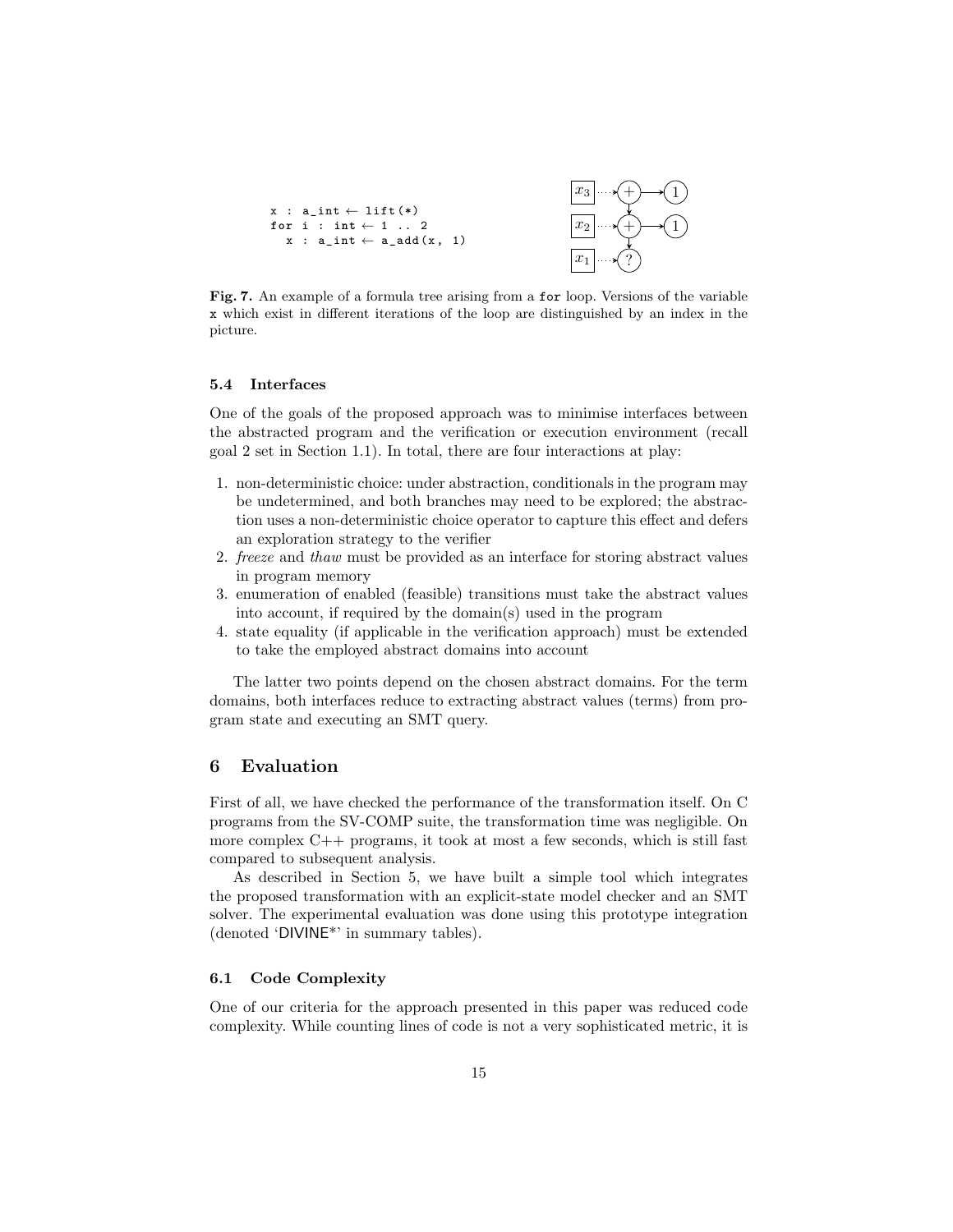a reasonably good proxy for complexity and is easily obtained.<sup>14</sup> The results are summarised in Table 1.

Table 1. Summary of component sizes (thousands of lines of code) in a few symbolic verification and symbolic execution tools. Numbers in parentheses represent shared code (i.e. code not specific to the given approach to symbolic computation).

| component          | DIVINE <sup>*</sup> | KLEE | SymDIVINE CBMC     |          |
|--------------------|---------------------|------|--------------------|----------|
| transformation     | 3.2                 |      | 0                  | $22 \,$  |
| virtual machine    | (10)                | 15   | 6                  | 7.5      |
| exploration        | (1.5)               | 1.2  |                    | 2.3      |
| solver integration | 1.2                 | 8    | $\mathbf{0}$       | 14       |
| SAT solver         | (45)                | (45) | $\left( 23\right)$ | (5.5)    |
| SMT solver         | (80)                | (80) | (400)              | 16       |
| runtime support    |                     |      |                    | $\Omega$ |
| total unique       | 5.4                 | 24.2 |                    | 39.8     |
| total shared       | 136.5               | 125  | 423                | 27.5     |

### 6.2 Benchmarks

For benchmarking, we have used a subset of the SV-COMP [6] test cases, namely 7 categories, summarised in Table 2, along with statistics from our prototype tool. We have only taken examples with finite state spaces since the simple approach outlined in Section 5.3 cannot handle infinite recursion or infinite accumulation loops. In total, we have selected 1160 SV-COMP inputs. In many cases (especially in the array category), the benchmarks are parametric: we have included both the original SV-COMP instance and smaller instances to check that the approach works correctly, even if it takes a long time or exceeds the memory limit on the instances included in SV-COMP.

In all cases, the time limit, for each test case separately, was 10 minutes (wall time) and the memory limit was 10 GiB. The test machines were equipped with 4 Intel Xeon 5130 cores clocked at 2 GHz and 16 GiB of RAM.

In addition to the present approach, we have measured two additional tools: CBMC 5.8 and SymDIVINE, both of which are symbolic model checkers targeting C code. The overall results of the comparison, in terms of the number of cases solved, are presented in Table 3.

### 6.3 Comparison 1: CBMC

The results from CBMC 5.8 were obtained using the tool's default configuration. CBMC [20] is a mature bounded model checker for C programs with a good

<sup>&</sup>lt;sup>14</sup> We have used the utility **sloccount** to get estimates of module size in terms of lines of code.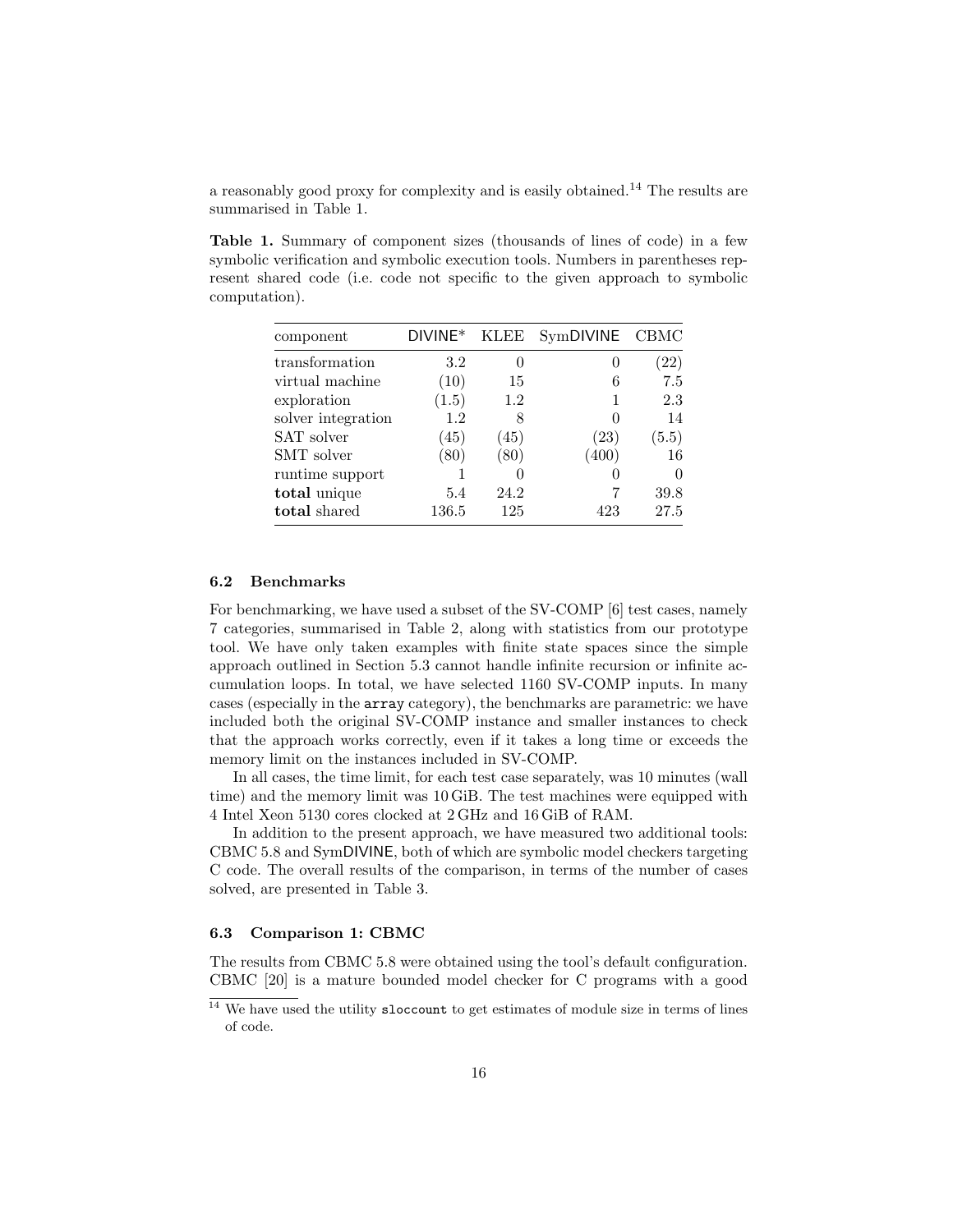track record in SV-COMP and is built around a symbolic interpreter for 'goto programs', its own intermediate form, not entirely dissimilar to CIL or LLVM in its spirit. Besides KLEE, the CBMC toolkit is among the best established members of the interpretation-based school of symbolic computation.

Table 2. Summary of test cases from SV-COMP. The time limit was 10 minutes and memory limit was 10 GiB. The oot/oom column is the number of test cases that were executed, but did not finish within the given resource constraints. The 'states' column gives the number of states stored, 'search' gives the state space exploration time and 'ce' gives the counterexample generation time.

| tag           | solved | $\mathrm{oot}/\mathrm{oom}$ | states            | search  | ce    |
|---------------|--------|-----------------------------|-------------------|---------|-------|
| array         | 96     | 94                          | $170.3 \text{ k}$ | 52:00   | 54:15 |
| bityector     | 17     | 15                          | 3166              | 3:12    | 2:33  |
| loops         | 72     | 106                         | 14.0 k            | 53:52   | 11:40 |
| product-lines | 336    | 239                         | $20.2\text{ M}$   | 4:36:44 | 43:11 |
| pthread       | 9      | 36                          | $609.4 \text{ k}$ | 3:31    | 0:54  |
| recursion     | 47     | 34                          | 3955              | 16:16   | 7:41  |
| systemc       | 14     | 45                          | $25.0\text{ k}$   | 3:29    | 1:34  |
| total         | 591    | 569                         |                   |         |       |

Table 3. The number of benchmarks correctly solved by each of the evaluated tools. The best result in each category is rendered in boldface.

| tag           | $_{\rm total}$ | DIVINE* | SymDIVINE CBMC |                |
|---------------|----------------|---------|----------------|----------------|
| array         | 190            | 96      | 68             | 93             |
| bityector     | 32             | 17      | 9              | $\overline{2}$ |
| loops         | 178            | 72      | 67             | 9              |
| product-lines | 575            | 336     | 411            | 234            |
| pthread       | 45             | 9       | $\theta$       |                |
| recursion     | 81             | 47      | 43             | 22             |
| systemc       | 59             | 14      | 27             | $\theta$       |
| total         | 1160           | 591     | 625            | 361            |

Besides the total number of test cases solved (within the 10 minute limit), we were interested in comparing the time required to do so. Time requirements are summarised in Table 4.

With regards to its state space exploration strategy, CBMC can be thought of as the middle ground between the approach taken by KLEE and that of our proposed tool. On one hand, KLEE, being a symbolic executor, does not attempt to identify already-visited program states. CBMC is a bounded model checker, which means it stores a single formula representing the entire set of reachable states. Our present approach, being based on an explicit-state model checker,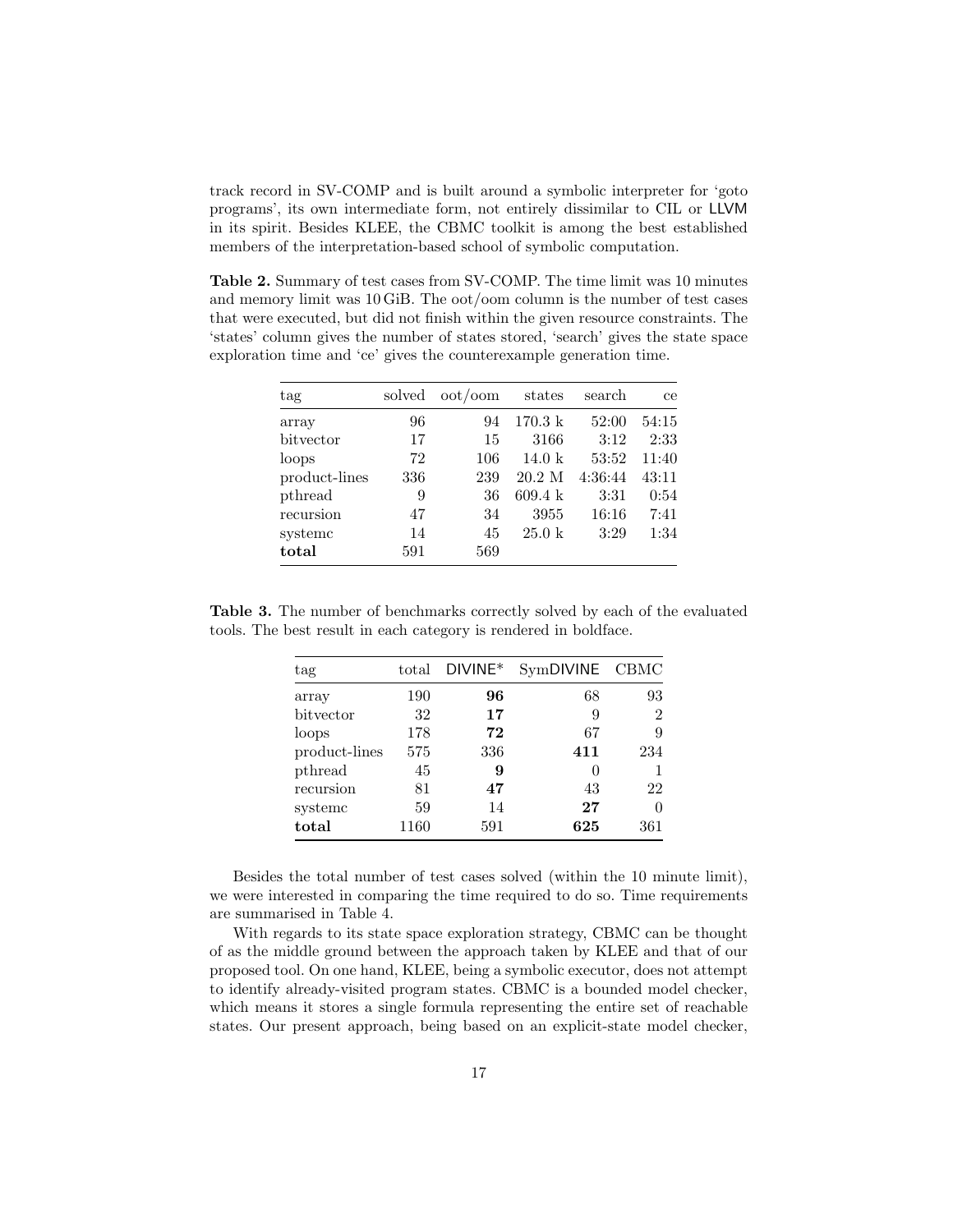stores sets of program states and compares them for equality using an SMT solver.

**Table 4.** Speed comparison: the columns 'models<sub>1</sub>' and 'models<sub>2</sub>' show the number of models which the respective pair of tools finished in common. In most cases, CBMC is substantially faster than the proposed approach, while SymDIVINE is substantially slower.

| tag          | models <sub>1</sub> | DIVINE* CBMC |              | models <sub>2</sub> | DIVINE*  | SymDIVINE |
|--------------|---------------------|--------------|--------------|---------------------|----------|-----------|
| array        | 73                  | 34:16        | 13:58        | 58                  | 3:18     | 42:54     |
| bityector    | 2                   | 0:37         | 0:01         | 9                   | 0:55     | 2:30      |
| loops        | 4                   | 0:03         | 0:02         | 62                  | 22:25    | 19:04     |
| product-lin. | 182                 | 4:08:24      | 7:25         | 183                 | 0:30     | 28:33     |
| pthread      | $\theta$            |              | $\mathbf{0}$ | 0                   | $\theta$ | $\theta$  |
| recursion    | 22                  | 0:01         | 0:13         | 43                  | 4:02     | 13:58     |
| systemc      | 0                   |              |              | 14                  | 3:29     | 6:43      |

### 6.4 Comparison 2: SymDIVINE

SymDIVINE [23] is a pre-existing, interpretation-based symbolic model checker which also works with LLVM bitcode. Similar to our approach, SymDIVINE relies on a state equality checker, in this case based on quantified bitvector formulae. In theory, this yields coarser state equivalence and consequently smaller state spaces, but we could not confirm this in our set of benchmarks: the total number of states stored across the benchmarks that finished using both tools was 802 thousand for SymDIVINE and 93 thousand with the approach described in this paper. Additionally, QBV satisfiability queries are typically much more expensive than those used by our prototype tool, which can help explain the speed difference between the tools.

## 7 Conclusion

We have presented an alternate approach to symbolic execution (and abstract interpretation in general), based on compilation-based techniques, instead of relying on the more traditional interpreter-based approach. We have shown that the proposed approach has important advantages and no serious drawbacks. Most importantly, our technique is modular to a degree not possible with symbolic or abstract interpreters. This makes implementation of software analysis and verification tools based on symbolic execution almost trivial. An important side benefit is that the approach allows for abstract domains other than the term domain, leading to a different class of verification algorithms with a comparatively small investment.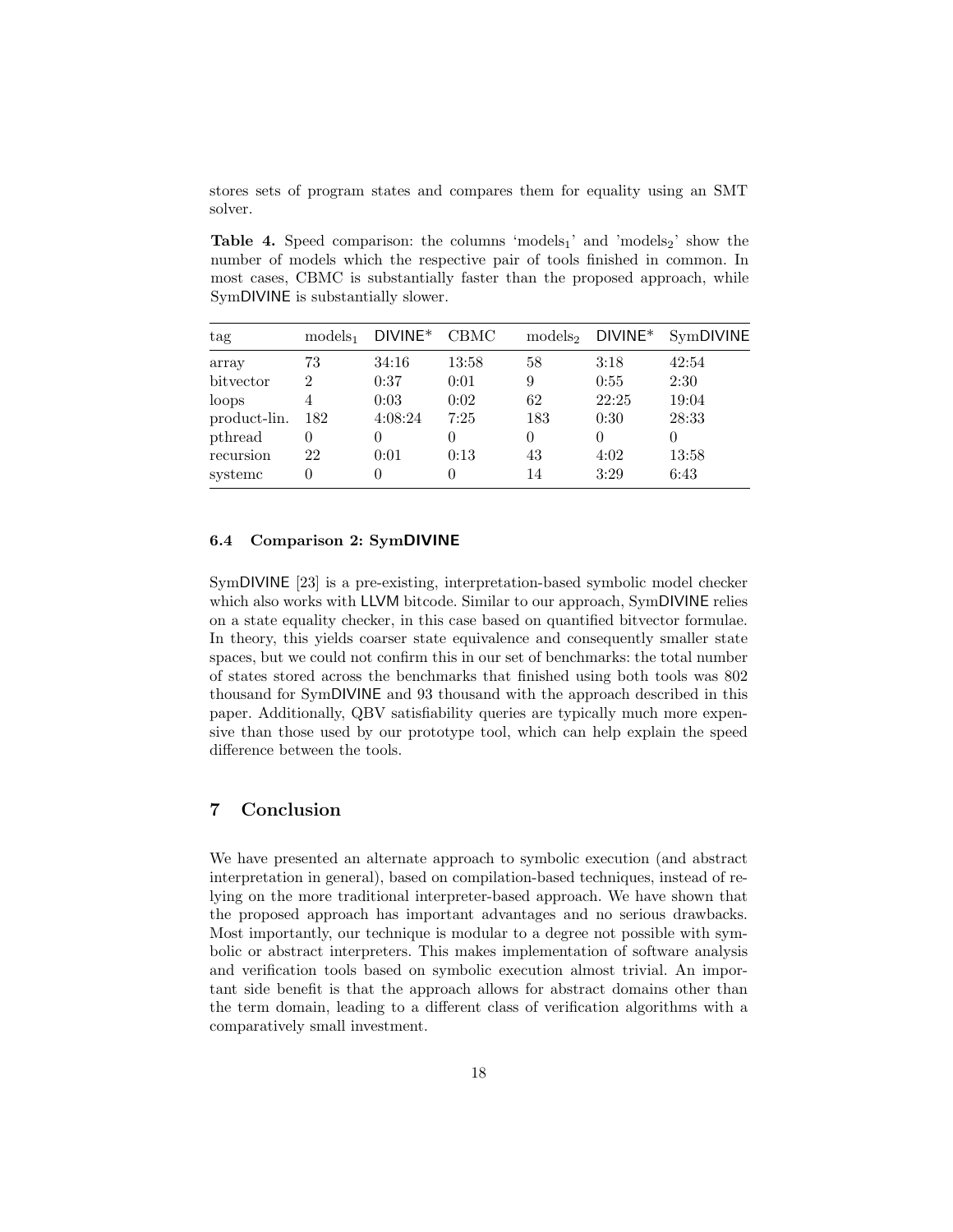### Bibliography

- [1] *Principles of program analysis*, 1999. Springer. ISBN 978-3-540-65410-0. doi: 10.1007/978-3-662-03811-6.
- [2] Alfred V. Aho. Compilers: Principles, Techniques, & Tools. Addison-Wesley series in computer science. Pearson/Addison Wesley, 2007. ISBN 9780321486813.
- [3] Aws Albarghouthi, Arie Gurfinkel, and Marsha Chechik. From Under-Approximations to Over-Approximations and Back. In Tools and Algorithms for the Construction and Analysis of Systems, volume 7214 of LNCS, pages 157–172, Berlin, Heidelberg, 2012. Springer.
- [4] Clark Barrett, Pascal Fontaine, and Cesare Tinelli. The Satisfiability Modulo Theories Library (SMT-LIB). www.SMT-LIB.org, 2016.
- [5] Petr Bauch, Vojtech Havel, and Jiri Barnat. Control explicit-data symbolic model checking. ACM Trans. Softw. Eng. Methodol., 25(2):15:1–15:48, 2016. doi: 10.1145/2888393.
- [6] Dirk Beyer. Reliable and reproducible competition results with BenchExec and witnesses report on SV-COMP 2016. In TACAS, pages 887–904. Springer, 2016. ISBN 978-3-662-49673-2. doi: 10.1007/978-3-662-49674-9 55.
- [7] Dirk Beyer and M. Erkan Keremoglu. CPAchecker: A Tool for Configurable Software Verification. In Computer Aided Verification, volume 6806 of LNCS, pages 184–190. Springer, 2011. ISBN 978-3-642-22110-1.
- [8] Dirk Beyer and Stefan Löwe. Interpolation for Value Analysis. In Software Engineering  $\mathcal{B}$  Management, volume 239 of LNI, pages 73–74. GI, 2015.
- [9] Dirk Beyer, Thomas A. Henzinger, Ranjit Jhala, and Rupak Majumdar. The software model checker Blast. International Journal on Software Tools for Technology Transfer, 9(5):505–525, Oct 2007. ISSN 1433-2787. doi: 10.1007/s10009-007-0044-z.
- [10] J. Burnim and K. Sen. Heuristics for scalable dynamic test generation. In Proceedings of the 2008 23rd IEEE/ACM International Conference on Automated Software Engineering, ASE '08, pages 443–446, Washington, DC, USA, 2008. IEEE Computer Society. ISBN 978-1-4244-2187-9. doi: 10.1109/ ASE.2008.69.
- [11] Cristian Cadar, Daniel Dunbar, and Dawson R. Engler. KLEE: Unassisted and automatic generation of high-coverage tests for complex systems programs. In USENIX Symposium on Operating Systems Design and Implementation, pages 209–224. USENIX Association, 2008.
- [12] Roberto Cavada, Alessandro Cimatti, Michele Dorigatti, Alberto Griggio, Alessandro Mariotti, Andrea Micheli, Sergio Mover, Marco Roveri, and Stefano Tonetta. The nuXmv Symbolic Model Checker. In Computer Aided Verification (CAV), volume 8559 of LNCS, pages 334–342. Springer, 2014.
- [13] Marek Chalupa, Martina Vitovská, Martin Jonáš, Jiří Slabý, and Jan Strejček. Symbiotic 4: Beyond reachability. In Tools and Algorithms for the Construction and Analysis of Systems (TACAS), volume 10206 of LNCS, pages 385–389. Springer, 2017. ISBN 978-3-662-54580-5.